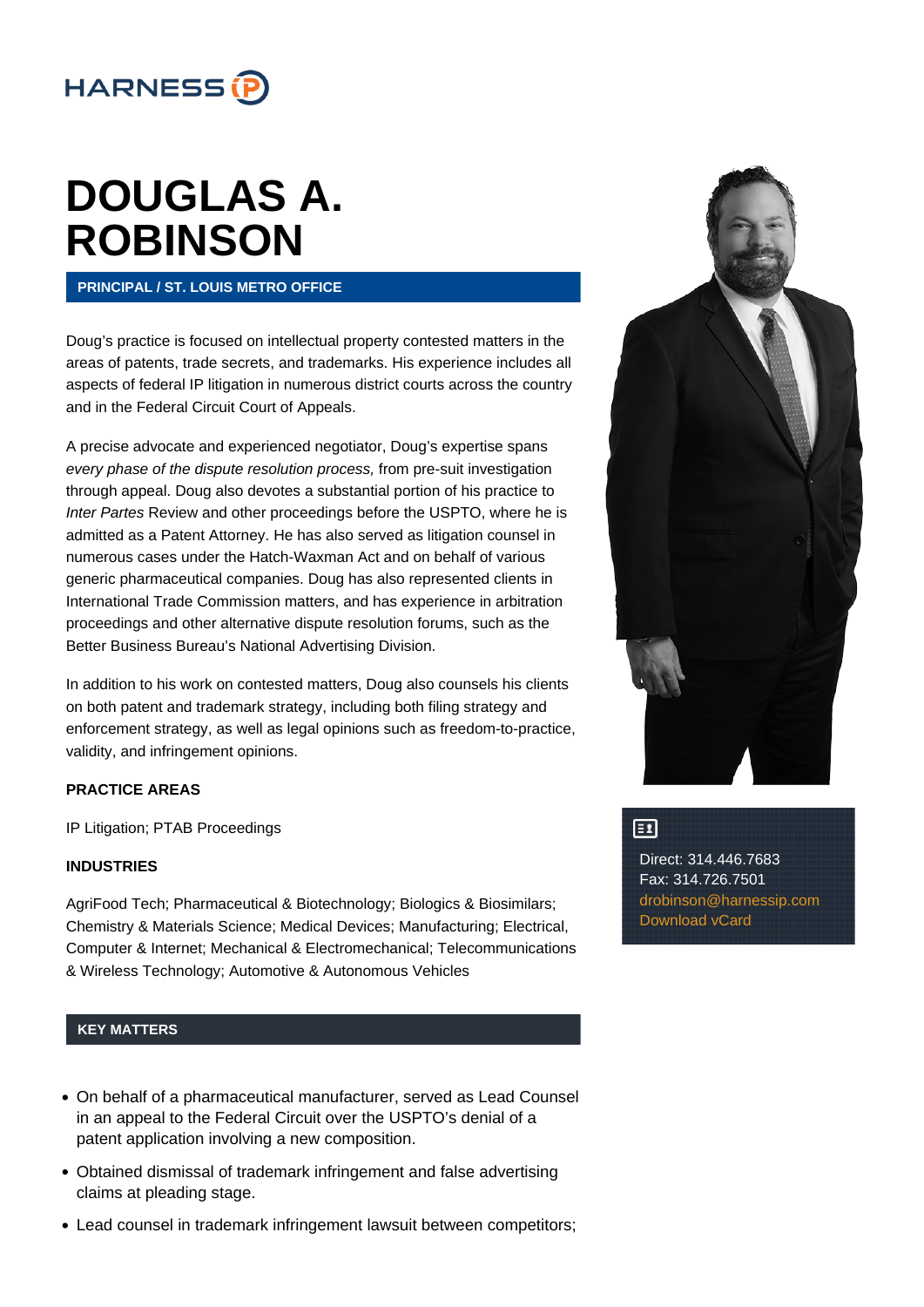negotiated favorable settlement terms for defendant.

- Ongoing defense of farm equipment manufacturer in patent infringement lawsuit between competitors.
- Ongoing representation of patentee in litigation between competitors involving infant and toddler products
- Provided local counsel services in patent infringement and unfair competition claims between competitors.
- Representation of defendants in patent litigation regarding pest remediation; obtained favorable summary judgment ruling of noninfringement and successful Daubert challenge of patentee's expect.
- Representation of defendant in patent infringement lawsuit concerning spray tanning booths. The case ended with a favorable settlement following institution of Inter Partes Review and successful motion to transfer venue from the Eastern District of Texas to the defendant's home forum.
- Representation of defendant in patent infringement case involving stationary bicycle; obtained favorable summary judgment rulings of non-infringement and patent invalidity.
- Lead counsel representation for defendant in patent infringement litigation concerning tattoo and permanent make-up devices. The case ended with a favorable settlement following institution of an Inter Partes Review proceeding on petition drafted for the defendant.
- Lead counsel representation for defendant in patent infringement litigation concerning tattoo and permanent make-up devices. The case ended with a favorable settlement following claim construction briefing.
- Representation of plaintiff regarding infringement patent covering an enclosed conveyor belt system. Representation also included successful defense of two ex parte patent reexaminations proceeding instituted by defendant. Case ended in favorable settlement.
- Representation of defendant and patent company in patent infringement litigation concerning antenna-testing technology; obtained favorable summary judgment ruling of non-infringement.
- Representation of petitioner in multiple Inter Partes Review proceedings concerning heat dissipation technology. All challenged claims were found unpatentable by the PTAB, and were later affirmed by the Federal Circuit.
- Successful defense of patent-in-issue in an Inter Partes Review proceeding, which was the first Inter Partes Review decision where a patent claim survived a final written decision.
- Representation of complainant in ITC proceeding involving kitchen appliances; case ended in favorable settlement.
- Representation of defendant against patent infringement lawsuit regarding a virtual music reality system. After a two-day Markman hearing, a claim construction ruling construed four terms in the defendant's favor, prompting the plaintiff to file a notice of dismissal.
- Representation of defendant in patent infringement lawsuit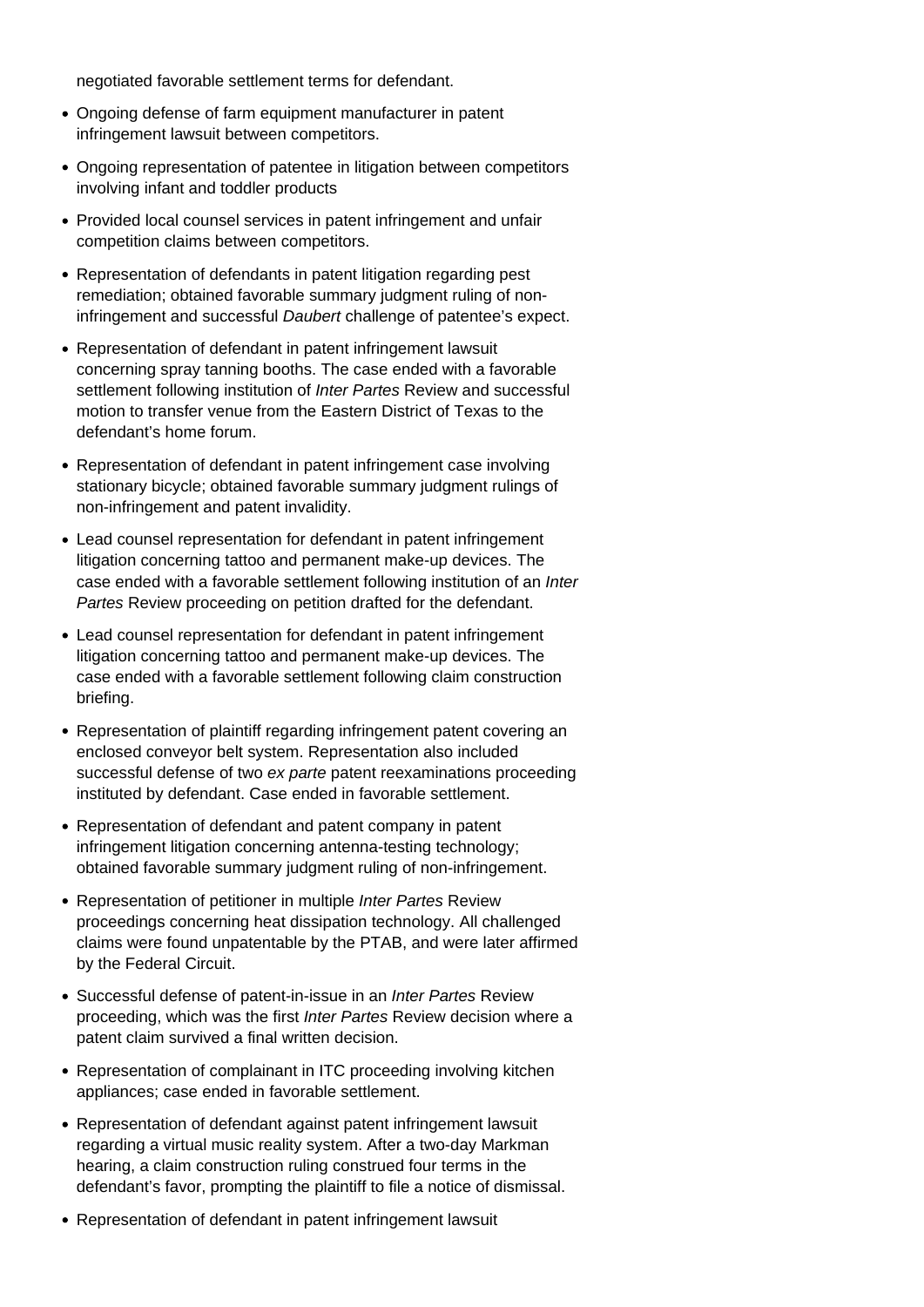concerning soil erosion prevention fabrics; successfully defeated motion for preliminary injunction, then obtained favorable claim construction order, prompting plaintiff to dismiss litigation with prejudice.

- Representation of respondent in arbitration proceeding; developed defenses and, following a day-long meeting between the parties, complainant withdrew its allegations with prejudice.
- Representation of respondent in false advertising complaint filed with the BBB's National Advertising Division; collaborated with FDA counsel to obtain medical device clearance for product from the FDA, which negated the arguments presented by the complainant.
- Representation of complainant in patent arbitration regarding balancer technology. Following a weeklong trial, the arbitrator awarded seven figure compensation based on an above industry average 7% royalty rate, and further ordered respondent to pay attorneys' fees and all arbitration costs.
- Obtained partial grant of summary judgment in a false advertising case regarding mouthwash; the ruling prompted the plaintiff to settle on favorable terms.

#### **NEWS/EVENTS**

Doug is regularly asked to comment on pending Hatch-Waxman litigation for industry publications. Articles in which Doug has been quoted include the following:

- Otuska/BMS's Abilify: Strong inequitable conduct challenge presented by generics at trial faces uphill battle
- Somaxon's patents for newly launched insomnia drug Silenor seen as unlikely to survive potential generic ANDA challenge
- Shire's Patents for ADD drug Intuniv may be vulnerable to generic design-around in ongoing ANDA litigations
- Roche/Genentech seen as likely to prevail in proving that Herceptin does not infringe GSK's patents in ongoing litigation

#### **IN THE NEWS**

- [Pharma Industry Using Creative IP Agreements to Boost Profits, says](https://www.harnessip.com/news-and-awards/pharma-industry-using-creative-ip-agreements-to-boost-profits-says-doug-robinson-in-bloomberg-law-interview/) [Doug Robinson in Bloomberg Law Interview](https://www.harnessip.com/news-and-awards/pharma-industry-using-creative-ip-agreements-to-boost-profits-says-doug-robinson-in-bloomberg-law-interview/)
- [Doug Robinson Interviewed by Bloomberg Law about Changing](https://www.harnessip.com/news-and-awards/doug-robinson-interviewed-by-bloomberg-law-about-changing-trends-for-generics-makers-at-the-ptab/) [Trends for Generics Makers at the PTAB](https://www.harnessip.com/news-and-awards/doug-robinson-interviewed-by-bloomberg-law-about-changing-trends-for-generics-makers-at-the-ptab/)
- [Doug Robinson Discusses Arthrex and the Fate of IPRs for Generics](https://www.harnessip.com/news-and-awards/iprs-for-generics-makers/) [Makers with Bloomberg Law](https://www.harnessip.com/news-and-awards/iprs-for-generics-makers/)
- [Doug Robinson Quoted in Bloomberg Law on VirtnetX Federal Circuit](https://www.harnessip.com/news-and-awards/doug-robinson-quoted-in-bloomberg-law-on-virtnetx-federal-circuit-decision-involving-reexams/) [Decision Involving Reexams](https://www.harnessip.com/news-and-awards/doug-robinson-quoted-in-bloomberg-law-on-virtnetx-federal-circuit-decision-involving-reexams/)
- [Doug Robinson Interviewed by Bloomberg Law about New PTAB](https://www.harnessip.com/news-and-awards/doug-robinson-interviewed-by-bloomberg-law-about-new-ptab-evidence-precedent/)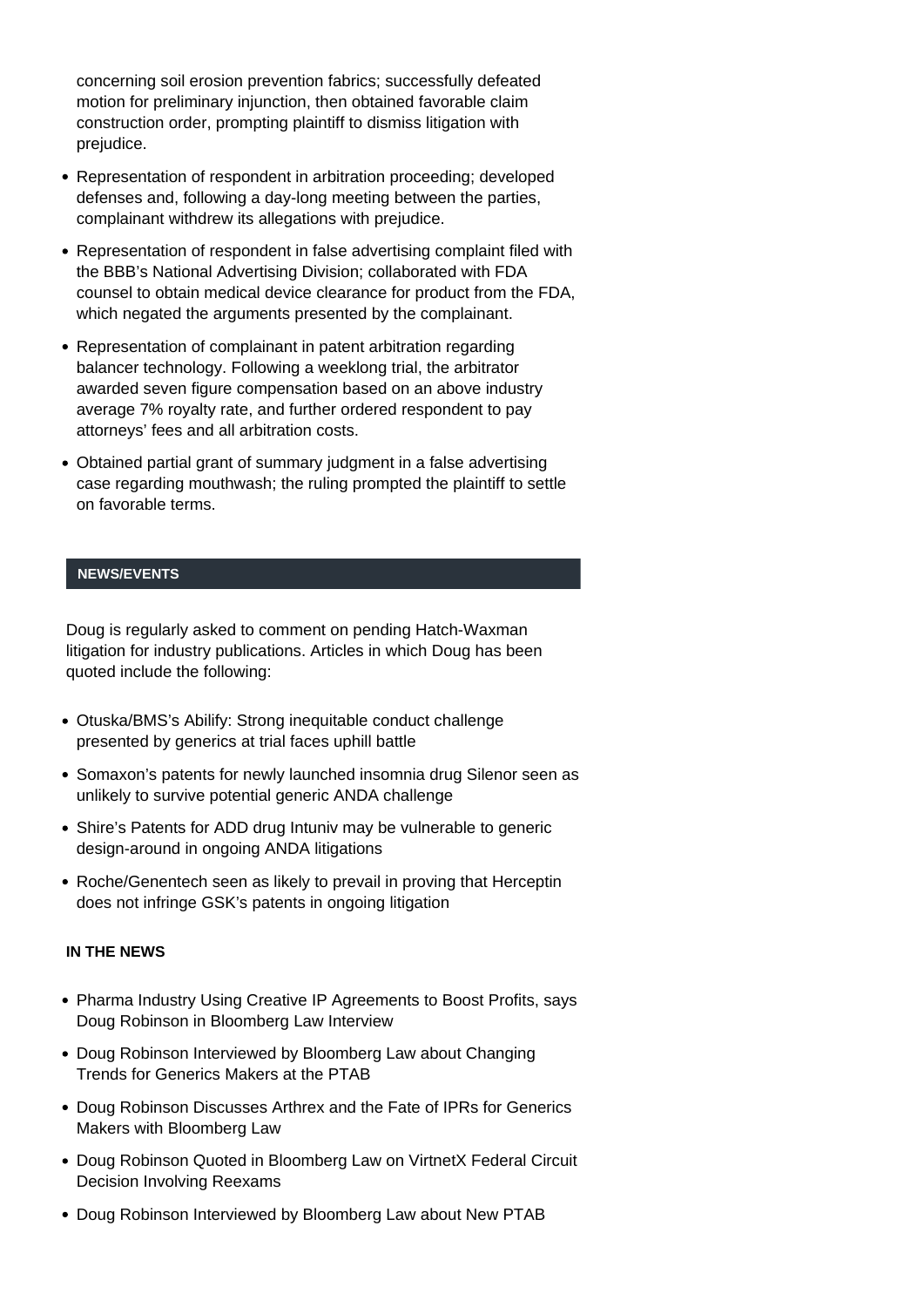[Evidence Precedent](https://www.harnessip.com/news-and-awards/doug-robinson-interviewed-by-bloomberg-law-about-new-ptab-evidence-precedent/)

[Doug Robinson Comments on Arthrex v. Smith & Nephew in](https://www.harnessip.com/news-and-awards/doug-robinson-comments-on-arthrex-v-smith-nephew-in-bloomberg-law-article/) [Bloomberg Law Article](https://www.harnessip.com/news-and-awards/doug-robinson-comments-on-arthrex-v-smith-nephew-in-bloomberg-law-article/)

# **EVENTS**

- [Harness IP Principal to be a Panelist at the Upcoming AgChem](https://www.harnessip.com/news-and-awards/harness-ip-principal-to-be-a-panelist-at-the-upcoming-agchem-summit/) [Summit](https://www.harnessip.com/news-and-awards/harness-ip-principal-to-be-a-panelist-at-the-upcoming-agchem-summit/)
- [St. Louis Patent Attorneys to Present at Petfood Forum](https://www.harnessip.com/news-and-awards/st-louis-patent-attorneys-to-present-at-petfood-forum/)
- [Harness IP Principals to Present on "IP for a Competitive Advantage"](https://www.harnessip.com/news-and-awards/harness-ip-principals-to-present-on-ip-for-a-competitive-advantage-at-the-agchem-summit/) [at the AgChem Summit](https://www.harnessip.com/news-and-awards/harness-ip-principals-to-present-on-ip-for-a-competitive-advantage-at-the-agchem-summit/)
- [St. Louis Attorney to Host an Online Session on the Fundamentals of](https://www.harnessip.com/news-and-awards/st-louis-attorney-to-host-an-online-session-on-the-fundamentals-of-intellectual-property-rights/) [Intellectual Property Rights](https://www.harnessip.com/news-and-awards/st-louis-attorney-to-host-an-online-session-on-the-fundamentals-of-intellectual-property-rights/)
- [Doug Robinson to Co-lead "IPR Update" CLE](https://www.harnessip.com/news-and-awards/doug-robinson-to-co-lead-ipr-update-cle/)
- [Doug Robinson to Lead CLE Presentation on New Issues in Inter](https://www.harnessip.com/news-and-awards/doug-robinson-to-lead-cle-presentation-on-new-issues-in-inter-partes-reviews/) [Partes Reviews](https://www.harnessip.com/news-and-awards/doug-robinson-to-lead-cle-presentation-on-new-issues-in-inter-partes-reviews/)

# **PUBLICATIONS**

# **ARTICLES**

- [Patent Litigator Doug Robinson Discusses the Enbrel Decision in an](https://www.harnessip.com/news-and-awards/patent-litigator-doug-robinson-discusses-the-enbrel-decision-in-an-article-for-biosimilar-development/) [Article for Biosimilar Development](https://www.harnessip.com/news-and-awards/patent-litigator-doug-robinson-discusses-the-enbrel-decision-in-an-article-for-biosimilar-development/)
- [Doug Robinson Authors Article on Amgen v. Sandoz for Biosimilar](https://www.harnessip.com/news-and-awards/doug-robinson-authors-article-on-amgen-v-sandoz-for-biosimilar-development/) [Development](https://www.harnessip.com/news-and-awards/doug-robinson-authors-article-on-amgen-v-sandoz-for-biosimilar-development/)
- [Doug Robinson Authors Article on Secondary Considerations &](https://www.harnessip.com/news-and-awards/doug-robinson-authors-article-on-secondary-considerations-pharmaceutical-patents-for-iam-magazine/) [Pharmaceutical Patents for IAM Magazine](https://www.harnessip.com/news-and-awards/doug-robinson-authors-article-on-secondary-considerations-pharmaceutical-patents-for-iam-magazine/)
- [Harness IP Attorneys Pen New Article about the Impact of USPTO](https://www.harnessip.com/news-and-awards/harness-ip-attorneys-pen-new-article-about-the-impact-of-uspto-guidance-revisions-on-biosimilars/) [Guidance Revisions on Biosimilars](https://www.harnessip.com/news-and-awards/harness-ip-attorneys-pen-new-article-about-the-impact-of-uspto-guidance-revisions-on-biosimilars/)
- [Doug Robinson Shares 10 Reasons to Patent Your Start-up's](https://www.harnessip.com/news-and-awards/doug-robinson-shares-10-reasons-to-patent-your-start-ups-invention/) [Invention](https://www.harnessip.com/news-and-awards/doug-robinson-shares-10-reasons-to-patent-your-start-ups-invention/)
- [Doug Robinson Publishes Article on Patent Eligibility Laws & How](https://www.harnessip.com/news-and-awards/doug-robinson-publishes-article-on-patent-eligibility-laws-how-they-affect-the-pharma-industry/) [They Affect the Pharma Industry](https://www.harnessip.com/news-and-awards/doug-robinson-publishes-article-on-patent-eligibility-laws-how-they-affect-the-pharma-industry/)

# **BLOGS**

- [Proper IP Management Gives Pet Food Manufacturers a Competitive](https://www.harnessip.com/blog/2020/10/09/proper-ip-management-gives-pet-food-manufacturers-a-competitive-edge/) [Edge](https://www.harnessip.com/blog/2020/10/09/proper-ip-management-gives-pet-food-manufacturers-a-competitive-edge/)
- [At Risk Launch: A Hypothetical Case Study](https://www.harnessip.com/blog/2018/08/09/at-risk-launch-a-hypothetical-case-study/)
- [District Court Orders Petitioner to Seek Termination of IPR based on](https://www.harnessip.com/blog/2018/04/02/district-court-orders-petitioner-to-seek-termination-of-ipr-based-on-forum-selection-clause/) [Forum Selection Clause](https://www.harnessip.com/blog/2018/04/02/district-court-orders-petitioner-to-seek-termination-of-ipr-based-on-forum-selection-clause/)
- [The Ever-Shrinking IPR Estoppel](https://www.harnessip.com/blog/2018/01/09/the-ever-shrinking-ipr-estoppel/)
- [Federal Circuit Reverses PTAB for Refusing to Allow](https://www.harnessip.com/blog/2017/09/14/federal-circuit-reverses-ptab-for-refusing-to-allow-supplementation-of-record-to-add-later-inconsistent-deposition-testimony-from-an-expert/)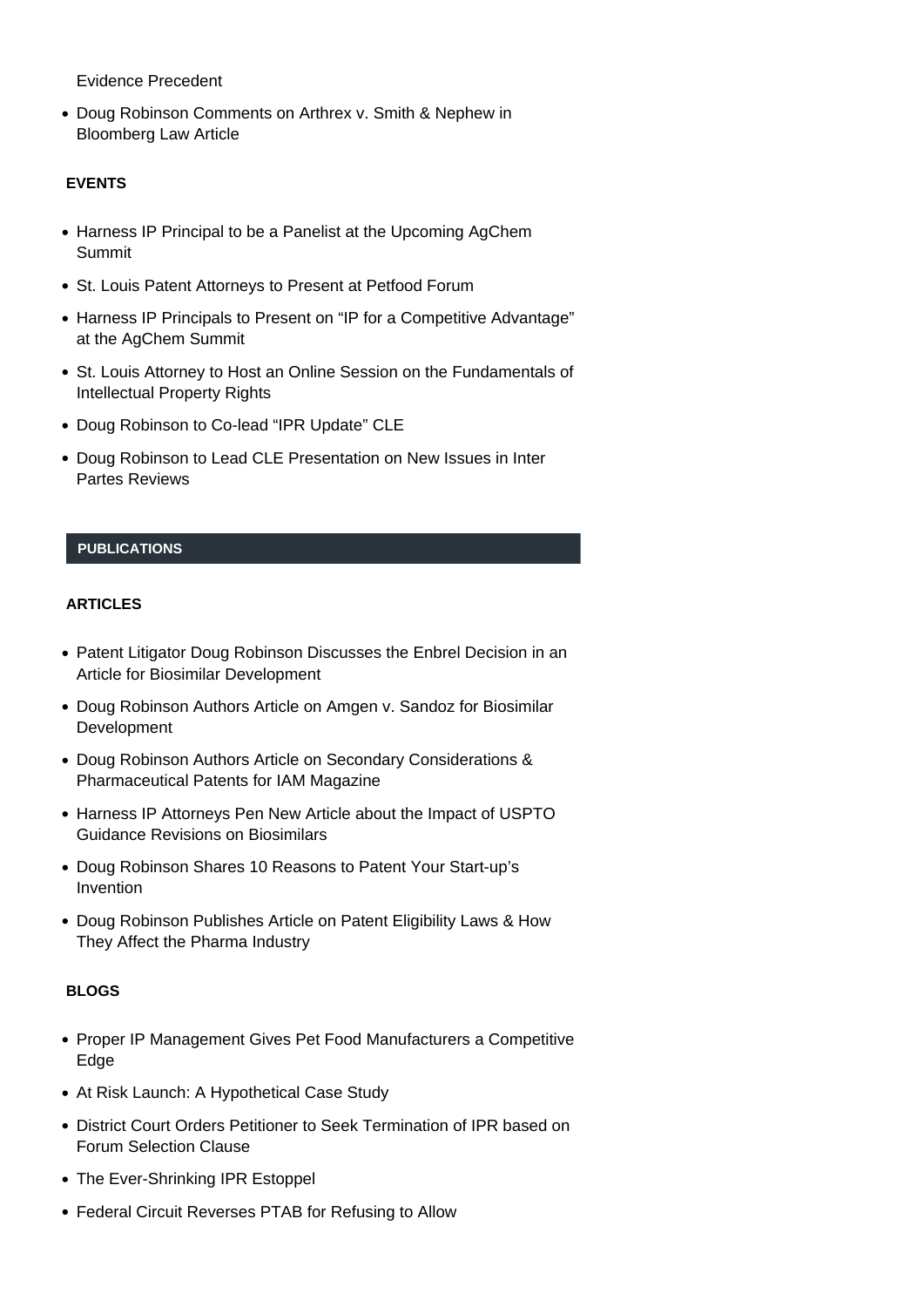[Supplementation of Record to Add Later Inconsistent Deposition](https://www.harnessip.com/blog/2017/09/14/federal-circuit-reverses-ptab-for-refusing-to-allow-supplementation-of-record-to-add-later-inconsistent-deposition-testimony-from-an-expert/) [Testimony from an Expert](https://www.harnessip.com/blog/2017/09/14/federal-circuit-reverses-ptab-for-refusing-to-allow-supplementation-of-record-to-add-later-inconsistent-deposition-testimony-from-an-expert/)

[News Alert: Precedential Patent and Trademark Order by the Federal](https://www.harnessip.com/blog/2017/08/31/news-alert-precedential-patent-and-trademark-order-by-the-federal-circuit/) **[Circuit](https://www.harnessip.com/blog/2017/08/31/news-alert-precedential-patent-and-trademark-order-by-the-federal-circuit/)** 

#### **BACKGROUND**

Doug is dedicated to understanding his client's broader objectives. Doug's clients appreciate that he knows the law, inside and out, and as a result, is able to deliver immediate and understandable answers. His attention to detail and responsiveness is the result of more than a decade of practical experience. He consistently maintains perspective on how the law fits into the larger commercial strategy.

Doug's technological experience is broad, and includes pharmaceuticals, chemicals, biologics, satellite communications equipment, exercise equipment, medical devices, pest and mold remediation technology, automated meter reading systems, injection molding machines, vehicle parts refurbishing, spray tanning booths, heatsinks for electronics, and antenna testing equipment.

When Doug is not in the office, he spends much of his time coaching or cheering for his children's sports teams. He also enjoys hiking, fishing, and participating in other outdoor activities with his family.

Prior to joining Harness IP, Doug worked in the Chicago office of a large IP firm.

### **AWARDS & DISTINCTIONS**

- Best Lawyers, Litigation Patent, 2017-2022
- Best Lawyers, Litigation Intellectual Property, 2019-2022
- Missouri Lawyers Weekly, "Up and Coming Lawyer," 2013
- Kansas Super Lawyers "Rising Star," 2013
- Missouri Super Lawyers "Rising Star," 2013-2014
- Order of the Coif, Washington University School of Law, awarded to Top 10% of graduating class
- Washington University Law Quarterly (now Washington University Law Review), Executive Articles Editor
- Mary Collier Hitchcock Prize for best Note in Washington University Law Quarterly, 2004
- Awards for Excellence in Intellectual Property Law, Insurance and American Legal History

#### **EDUCATION**

J.D., Washington University in St. Louis, 2004

• Order of the Coif